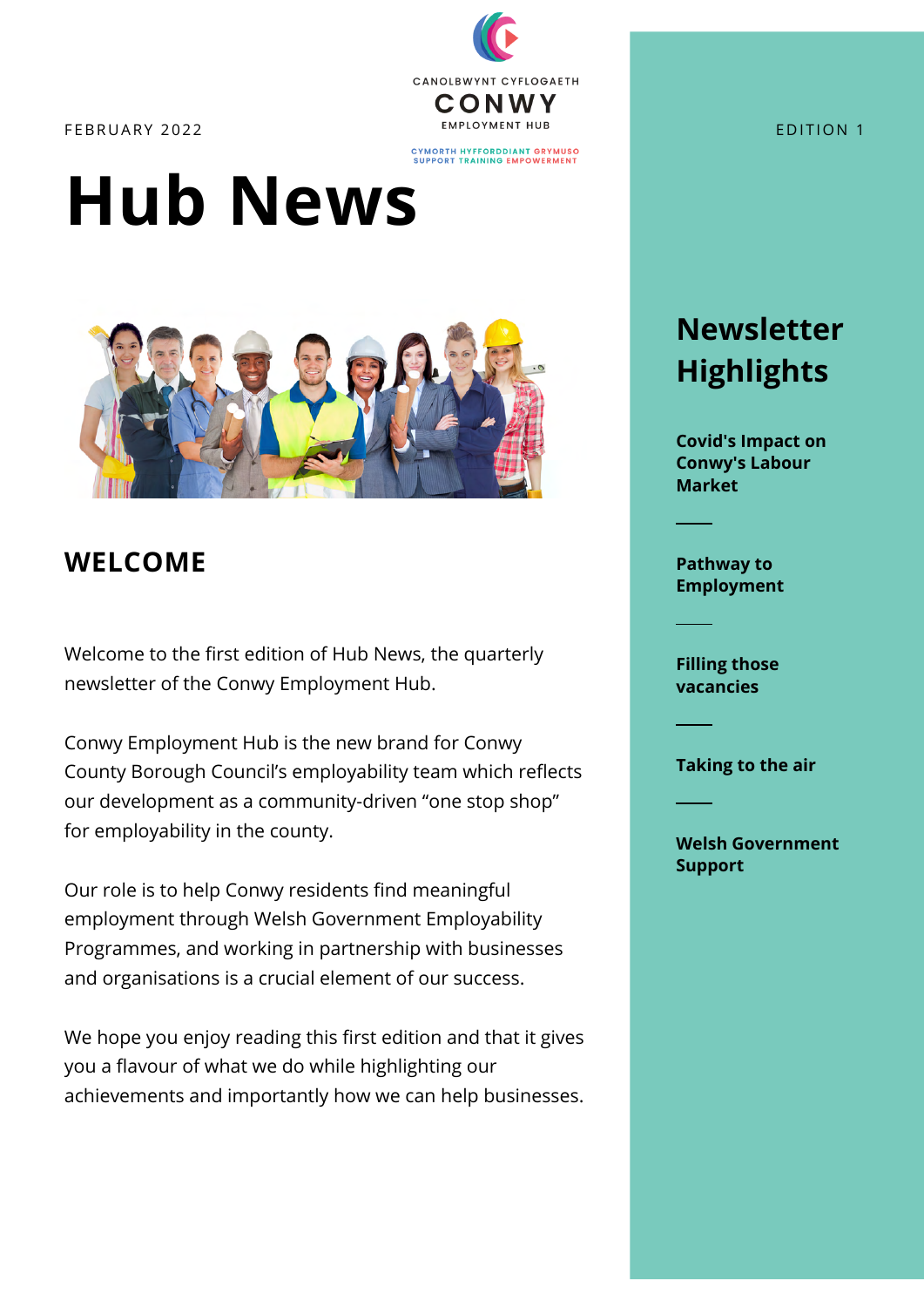<span id="page-1-0"></span>

Libby Duo, Strategic Manager

## **COMMUNITY RENEWAL FUND SUCCESS**

We have won a UK Community Renewal Fund bid to fund five projects under Skills and Employability totalling £270,000.

As direct result of this success, we will be adding to our current employability programmes with projects which will be available to all residents in Conwy. This includes an extension of our effective Confidently You course, additional Pathway courses which you can read more about in the next article, as well as development courses for families accessing social care services.

Libby Duo, Strategic Manager of Conwy Employment Hub said: "We are thrilled to have been successful with our bid. It is an acknowledgement of the great work that we and the Council are already doing and it will help build on the Council's vision of becoming a progressive county that creates opportunities".

## **FILLING THOSE VACANCIES**

We have helped a large number of local employers fill vacancies by matching suitable participants that we are working with to various different roles in all kinds of sectors.

One of the businesses we've recently helped is World Care Environmental Services in Llandudno.

Lee Jones, director takes up the story; "As an employer I can spend a lot of time recruiting for new staff so to have all that work finding suitable people essentially taken on by the Conwy Employment Hub has been such a help.

"I recently had four job vacancies that I was struggling to fill, and the Hub was able to quickly fill all four posts, and I couldn't be happier with these new employees as they are a great addition to the team. They're all super keen to work, and to know that I am helping people who may face certain barriers into work is an added bonus."

We can also help employers with work experience placements and volunteer roles and as we are Government funded this business support is free, so if you would like to discuss any vacant positions you're looking to fill, please do get in touch with us.

## **CONWY JOB EXPO**

We are in the process of organising a large all-sector Job Fair for May this year.

As we are very much in the early planning stages, we can't give you any more details as yet, but if you would be interested in knowing more please do drop us an email and we will let you have the details as soon as we can.

Conwy Employment Hub [01492 575578, ceh@conwy.gov.uk, https://www.conwy.gov.uk/conwyemploymenthub](https://www.conwy.gov.uk/conwyemploymenthub)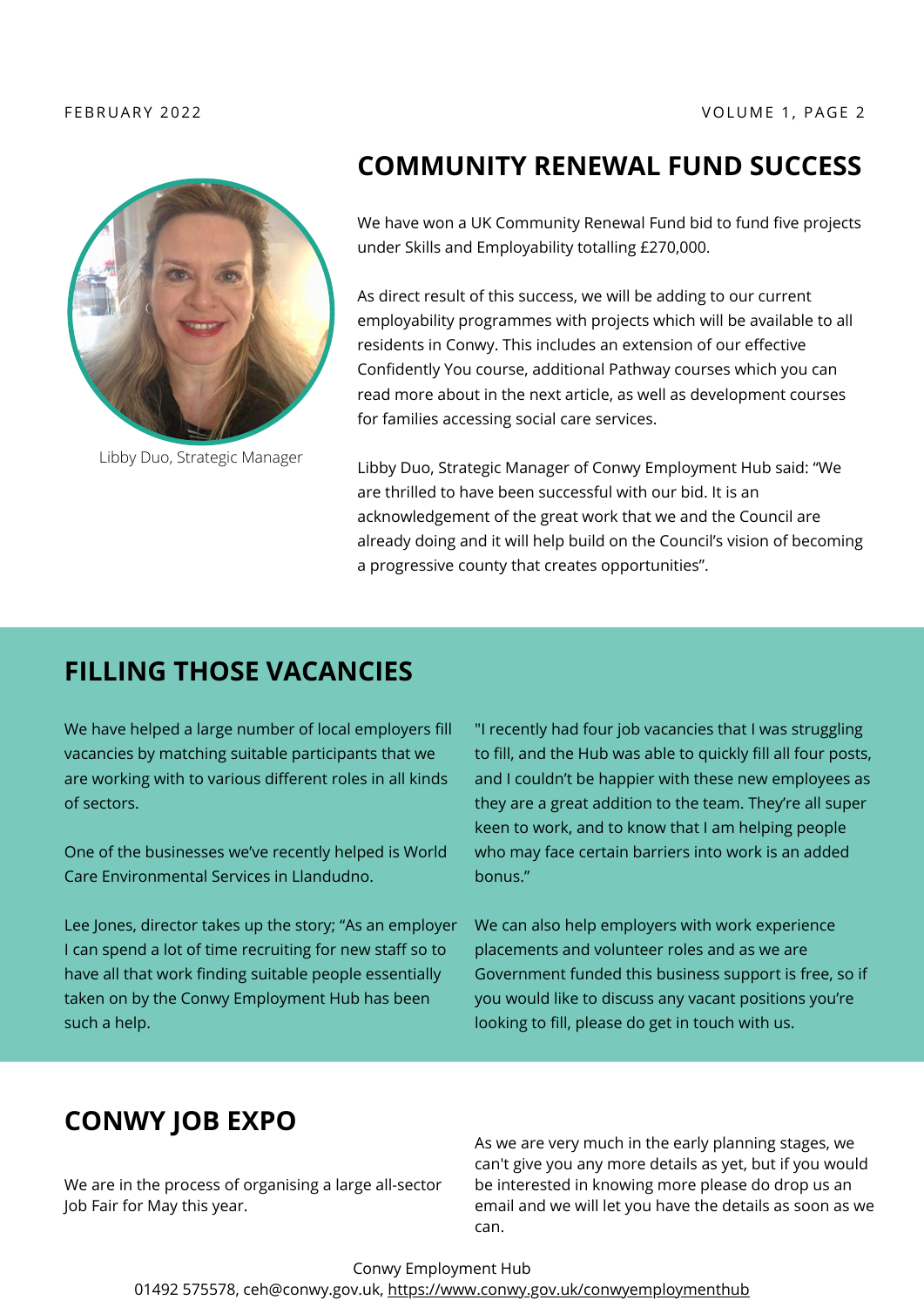### <span id="page-2-0"></span>F E B R U A R Y 2 0 2 2 V O L U M E 1 , P A G E 3

## **COVID'S IMPACT ON CONWY'S LABOUR MARKET**

North Wales Regional Skills Partnership released a report at the end of October 2021 that went in to detail the impact Covid has had on the labour market across the whole of North Wales with county specific data.

While it is fair to say that Conwy has fared better than some counties in the region, the impact from Covid as well as post Brexit changes and supply chain disruptions have had an effect on all businesses.

Labour and skills shortages remain a substantial challenge across the region, and there are growing concerns around a miss-match between skills demand for vacancies and the skillset of those searching for new jobs. This has affected most sectors but especially in Hospitality and Tourism, Social Care, Food and Farming, Construction and Logistics.

Job vacancies/postings have increased dramatically. In September 2021, job postings were 98% above prepandemic levels (March 2020) with top occupations/ postings in Health and Social Care and Tourism and Hospitality. 81% of employers surveyed said they are facing recruitment challenges and this was across all sectors and a variety of roles. This is leading to reports of employers offering competitive salaries and additional benefits to entice candidates.

There has been a small decrease in Universal Credit claimant figures, but an increase in Economically Inactive in the region and it is clear that job recovery hasn't yet reached the most disadvantaged in the region. Conwy and Gwynedd have seen the largest decrease in the number of Universal Credit claimants in North Wales, but both counties along with Denbighshire have the highest percentage of economically inactive people in the region.

Not surprisingly for women in Wales, the most common reason (27.7%) for economic inactivity was due to full-time caring responsibilities for their family, and this is where we can actively help both businesses and parents as our PaCE Programme is designed to support parents with solutions including childcare funding to help them back into employment.

The report reached out to businesses in various sectors to understand the areas that concern them:

## **Manufacturing**

The strength of recovery in this sector seems strong especially as COVID apparently made many people change their perception about engineering as a career and manufacturing generally. Businesses are working with FE Colleges to close existing skills gaps, while they also work with Schools and Colleges in order to inspire young people about the career opportunities.

## **Construction**

This diverse sector offers an abundance of employment opportunities but its biggest concern is retaining skilled staff and upskilling, and it is experiencing difficulties in recruiting skilled workers especially joiners, roofers, bricklayers, carpenters and labourers.

## **Energy and Environment**

The low carbon energy sector has been identified as one of the more resilient sectors regarding the impact of COVID, and the mid to long term prospects for job creation are good, as is the perception of this as a career with young people.

Continued on next page...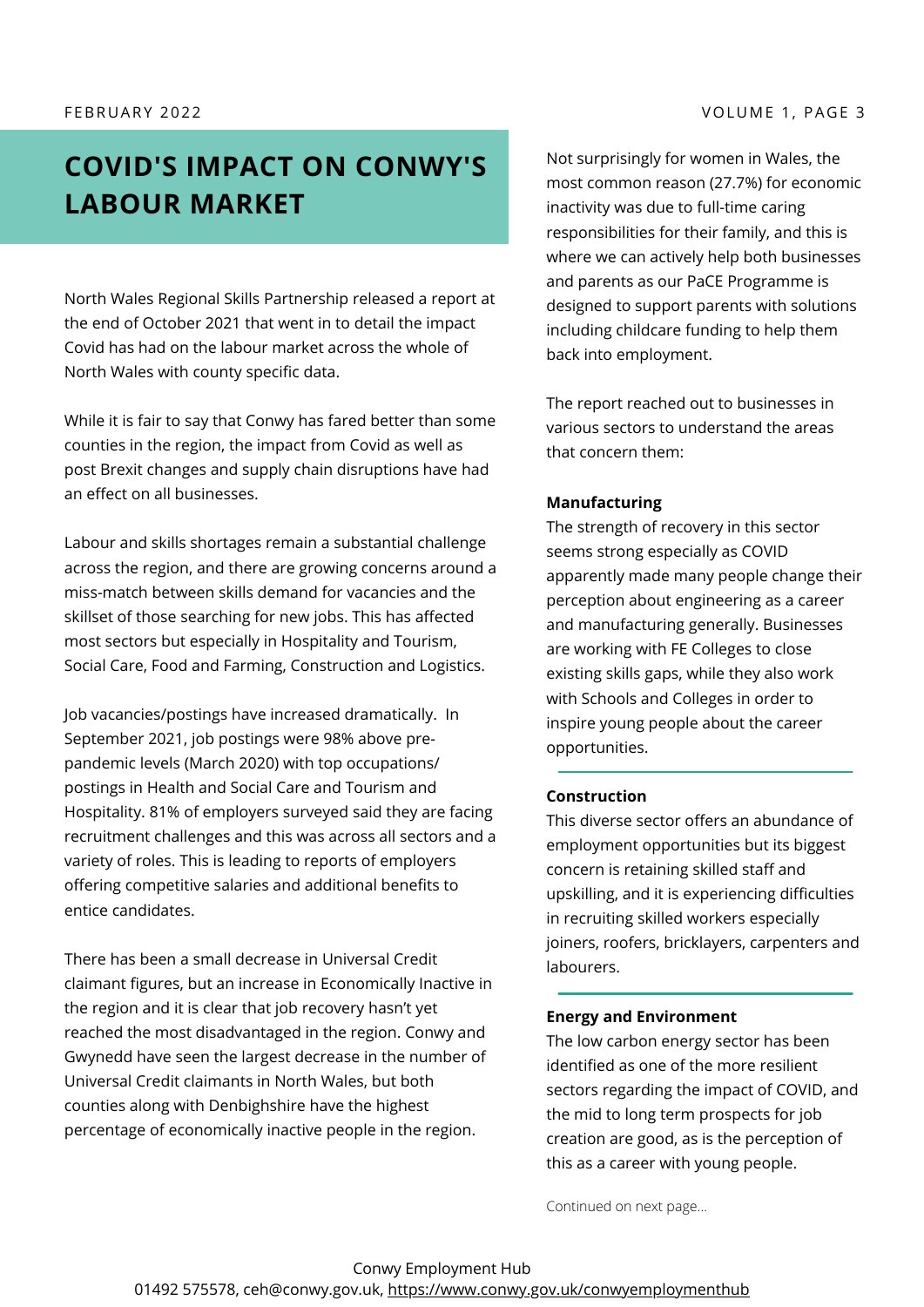### **Food and Farming**

Since the Hospitality industry reopened, this sector has showed recovery but there are still acute challenges including logistics, supply chains, exporting goods and a shortage of HGV drivers. Businesses are expecting to see an increased need for basic IT and computer literacy skills as the sector becomes more automated as a result of COVID.

### **Health and Social Care**

Although this sector's importance was highlighted throughout the pandemic it is experiencing a significant challenge in recruiting and retaining employees. This is being addressed with enhanced and improved recruitment campaigns and web site activity but it will take time to bear fruit in terms of staff being recruited, trained and ready to take up roles in care. The mental health and wellbeing of staff in this sector is also a concern and long-term support is being developed.

### **Creative and Digital Industries**

From TV and Film to gaming and software, to music and performing arts, creative jobs are highly skilled and COVID has had varying impact on industries in this sector. The digital, tech and gaming industry has seen an upturn in trade as people wanted home-based entertainment while the theatre productions, live music, festivals etc have seriously suffered. Recruitment into local positions in the digital sector is suffering particularly since home working has become the norm resulting in people securing London based positions (and their associated salaries) while living further afield, and there is a skills shortage especially in the TV and Film industry.

### **Tourism and Hospitality**

This industry is more important to the North Wales economy than for any other UK region, and in Conwy 25% of all employment is directly in tourism. The industry was one of the worst affected by COVID and because of acute recruitment challenges due to the pandemic as well as Brexit leading to the loss of the European workforce, it remains still one of the hardest hit.

It is expected that the industry is likely to face longterm implications as a result of the pandemic and also long-term difficulties with recruitment. Since lockdown restrictions have eased, the number of redundancies has decreased but there are still gaps in the workforce which are proving difficult to fill, particularly in roles that are deemed to be "low-skilled" such as administrative roles, waiters and housekeeping roles, [and the ongoing shortage of chefs that's been an issue](#page-5-0) for a number of years continues.

Many employers are addressing the people shortage by taking on employees with little or no experience with the intention of training and upskilling staff as they work, or recruiting people with the skills and experience rather than formal qualifications as these can be achieved while working.

### **Financial and Professional Services**

This was one of the least affected sectors in terms of staff and there are more opportunities for people to work in different areas/countries due to working from home. The key issue for this sector is the competition businesses have with large cities like Manchester, Liverpool and London where salaries are higher which could lead to a skills shortage long term.

This report is enabling the Regional Skills Partnership to work with a number of organisations to address the needs and requirements that will help North Wales make better use of the resources available and the opportunities it faces. Increasingly, employers are considering recruiting an apprentice to fill the employment gaps, and more so in Conwy with the highest increase of 176% across the region - if you are considering apprenticeships, please read the Filling those Vacancies article where you'll find further information and a link to the Business Wales Skills Gateway.

The report's findings have also confirmed that the Recruitment Pathways we're running will play a significant role in addressing many of the skills shortages in key sectors – you'll find more details on this in the **[Pathway to Employment](#page-5-0)** article.

Conwy Employment Hub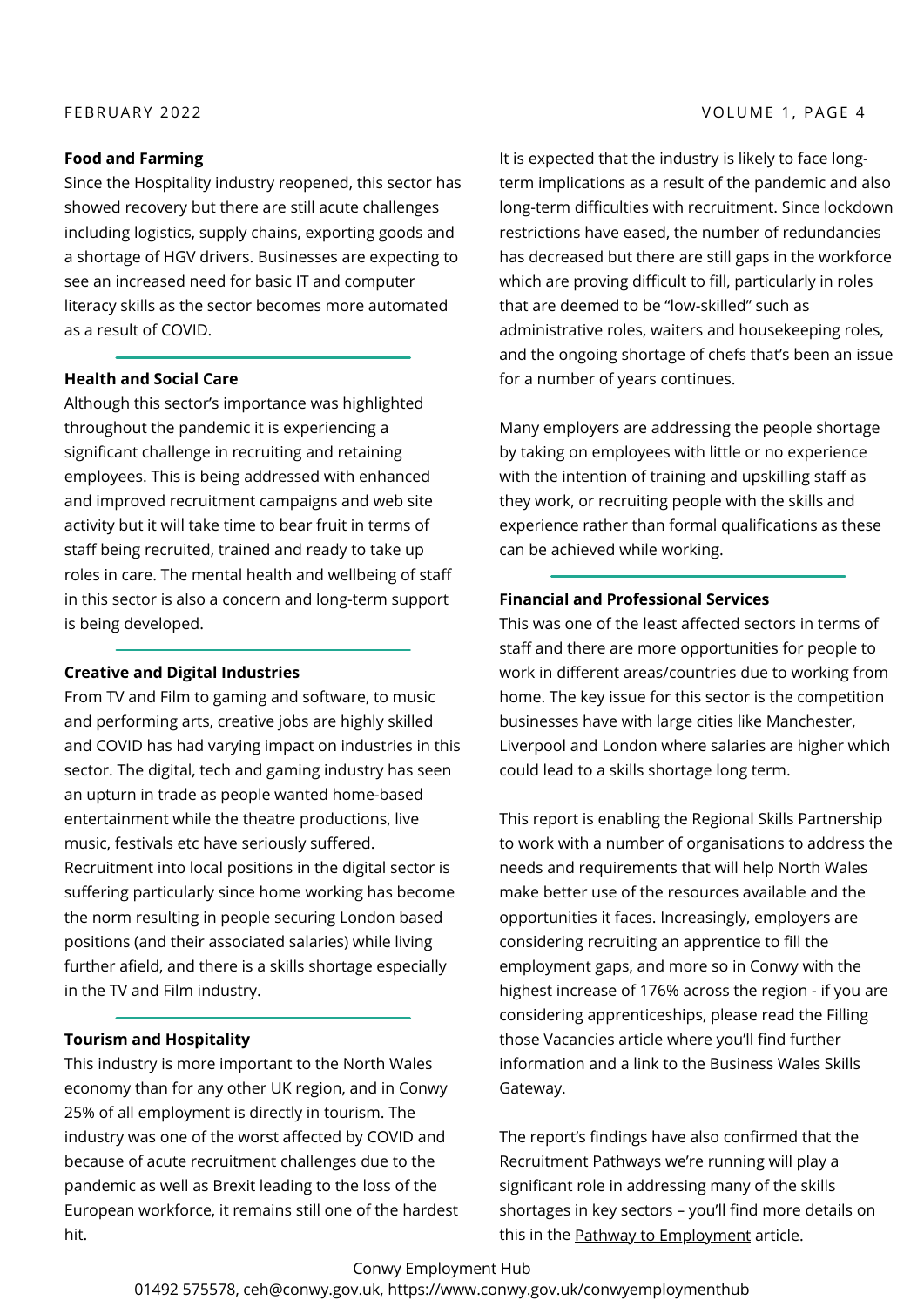<span id="page-4-0"></span>

## **WELSH GOVERNMENT SUPPORT**

Did you know that the Welsh Government's Skills Gateway for Business online portal has a wealth of information and solutions to meet individual business needs?

To find out more, visit our Employer page on our website at **<https://bit.ly/ConwyEmployer>** where you'll find information on redundancy support, a range of skills and training programmes and employment products to help businesses grow and thrive.

## **TAKING TO THE AIR**

We have a regular weekly employability slot on Gary Carr's Drive Time Show on Sound Radio 103.1.

Steve Griffiths, one of our Employment Practitioner Managers can be heard every Monday afternoon giving employment advice and a round-up of some of the current available job opportunities from across the county, as well as helpful hints and tips for those that are actively seeking a job.

Guests regularly pop in to join Steve which has included Bangor University with advice for graduates struggling to reach graduate level employment, Menter Mon offering support to anyone that wants to set up their own business and the Council's Social Care department talking about the vital role played by social carers and the opportunities available within that sector.

This is a great opportunity for businesses to talk about their industry and any current job vacancies they have, so if you would be interested in joining Steve, please do get in touch with us.

In the meantime you can catch up on all our previous programmes at our Facebook page at **<https://bit.ly/FacebookCEH>.**



## **DROP IN TO FIND OUT MORE**

If you would like to find out more about us and how we might be able to help you, why not join us on our weekly Business Drop-In sessions.

These are held every Thursday from 2.00pm-2.30pm on Microsoft Teams and no appointment is needed.

Simply click this link – **<https://bit.ly/HubEmployer>**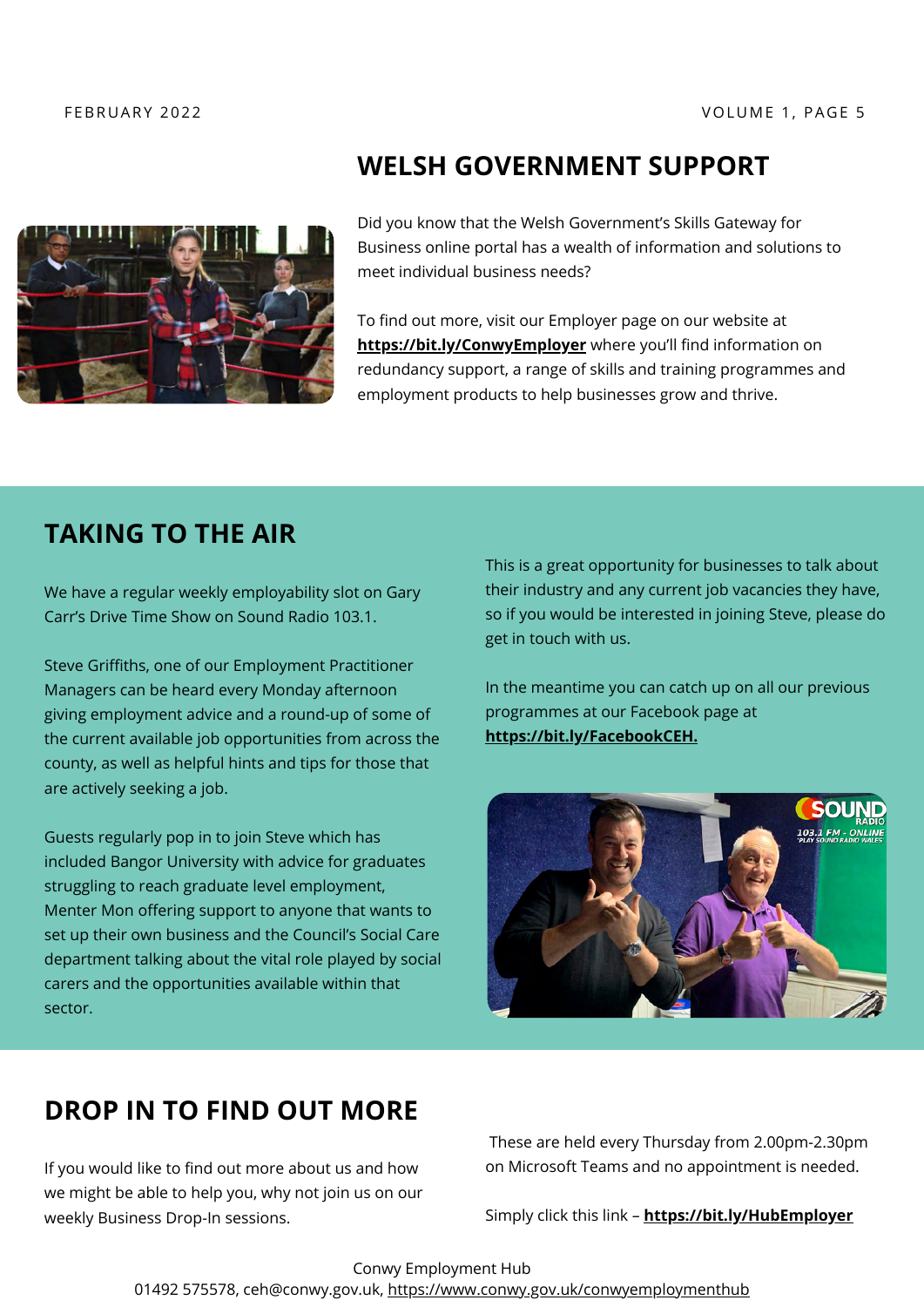## <span id="page-5-0"></span>**PATHWAY TO EMPLOYMENT**

Both short term and long-term unemployment have risen in Conwy since 2018\* and to address this we have partnered with a number of businesses and organisations to run sector-specific training Recruitment Pathways that work on upskilling our participants to fulfil the needs of the local economy.

The Pathways are in key growth and priority sectors and they are designed to enable participants to take accredited qualifications, learn employability skills and benefit from work experience placements which supports the recruitment and retention of staff. The key sectors we have recently focused on are:

### **HGV Drivers**

The shortage of HGV drivers became one of the main media headlines last year. Working with Road to Logistics, a national training programme which encourages new talent into the transport and logistics industry, we have 14 participants currently on an HGV Recruitment Pathway.

This 5-week training programme enables participants to obtain the Driver CPC qualification, a health and safety qualification as well as undergo employability and sector awareness training. They are due to qualify in early 2022 and we will be working with Road to Logistics and our network of businesses to find them all employment.

## **Hospitality**

Tourism and hospitality is another industry that has been struggling to fill job vacancies, and we've been working with Hickory's Rhos-on-Sea Restaurant to run a 9-week Hospitality Training and Work Experience Course. The Southern Style, independent restaurant chain has an outstanding reputation for customer service and they've been giving participants a taste of working in hospitality while receiving training to provide them with the skills to start working in the sector.

This has been another successful programme with 33% of the participants securing employment before the course even finished, and we are confident that the remaining participants will quickly find their dream job.

### **Construction**

We've been working with a number of organisations in the construction sector to run training courses including Procure Plus which is a commercial, not for profit company that partners with organisations to improve local communities through the provision of jobs and training.

We've delivered a 2-week course that gives would-be builders the invaluable core skills and practical work experience on a building site to enable them to secure a job in construction. The course was so successful in November, that we've scheduled two more for the first quarter of 2022.

## **Social Care**

Social care workers have played a vital role in supporting our communities during the pandemic but the sector is experiencing an unprecedented shortage of care workers. Working with Conwy County Borough Council's social care department we have run three 2-day "Introduction to Social Care" training courses and we're delighted that 25% of the participants secured a job straight after the course.

Having secured the additional funding from the UK Community Renewal Fund we will be running extra Pathway courses this year. So as well repeating the Construction Pathway with Procure Plus, an SIA Door Supervisor Training Course, a Rural HGV Driving Course and more social care and hospitality courses, we will be looking at other key sectors including recycling/reuse, digital/creative, green energy/renewables, health, tourism and leisure.

If you would be interested in partnering with us to run a tailored training programme and have a unique opportunity to recruit from this pool of newly trained and skilled participants, please do get in touch.

[\\* https://statswales.gov.wales/Catalogue/Business-Economy-and-Labour-Market/People-and-Work/Employment/Persons-](https://statswales.gov.wales/Catalogue/Business-Economy-and-Labour-Market/People-and-Work/Employment/Persons-Employed/employmentrate-by-welshlocalarea-year-gender)Employed/employmentrate-by-welshlocalarea-year-gender

## Conwy Employment Hub

[01492 575578, ceh@conwy.gov.uk, https://www.conwy.gov.uk/conwyemploymenthub](https://www.conwy.gov.uk/conwyemploymenthub)